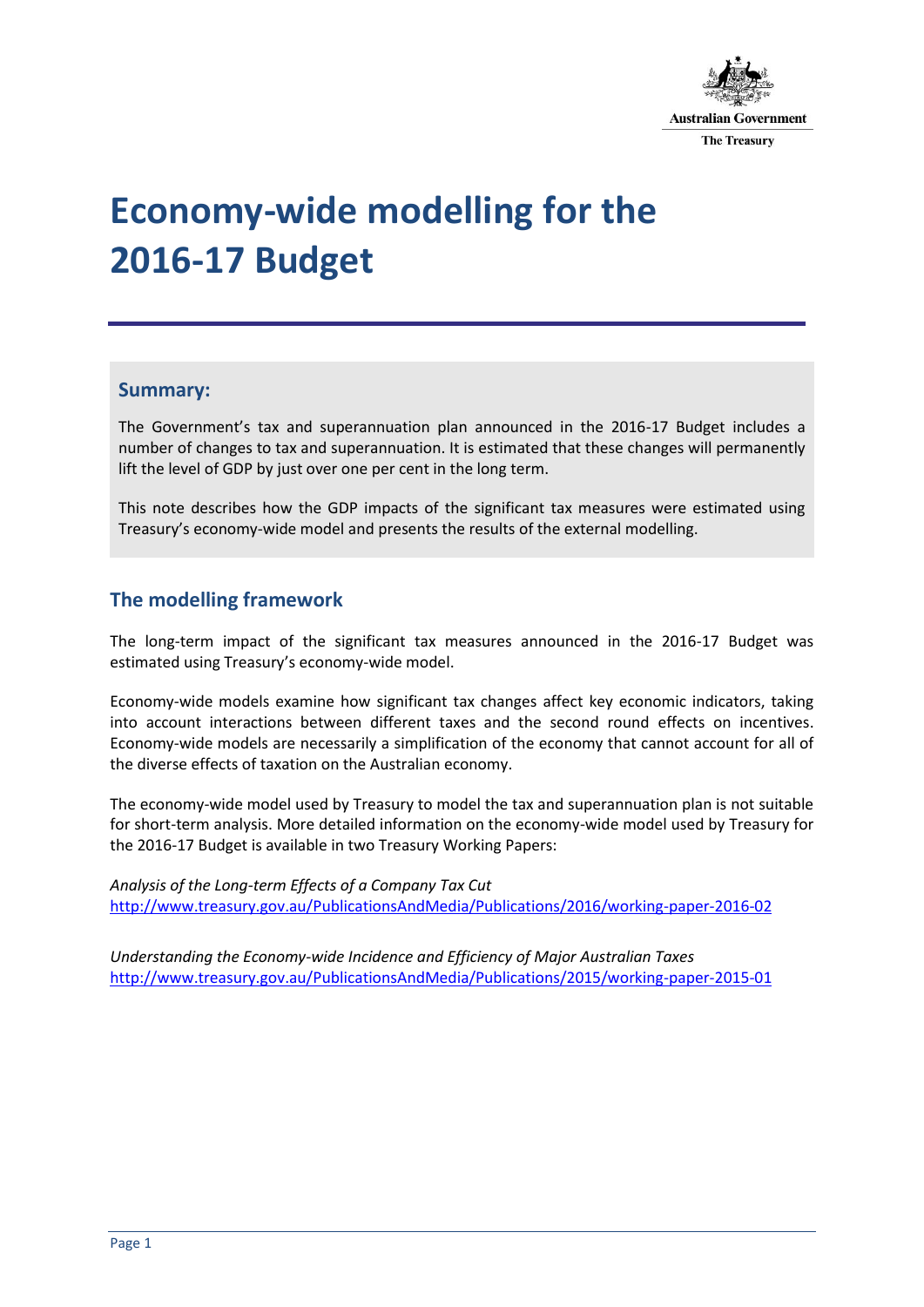## **Modelling the impact of the significant tax measures**

**Table 1** describes how the significant tax measures in the 2016-17 Budget were mapped into the economic model. The modelling is based on the assumption that these tax changes are implemented in full.

| <b>Tax change</b>                                                                                          | <b>Model treatment</b>                                                                                                   | <b>Main change to incentives</b><br>captured by the model |  |
|------------------------------------------------------------------------------------------------------------|--------------------------------------------------------------------------------------------------------------------------|-----------------------------------------------------------|--|
| Lowering company                                                                                           | Statutory company tax rate reduced from                                                                                  | Incentives to invest in                                   |  |
| tax rate                                                                                                   | 30 per cent to 25 per cent.                                                                                              | Australia                                                 |  |
|                                                                                                            | Personal income tax revenue lowered, which                                                                               | Workforce participation                                   |  |
| <b>Targeted personal</b><br>income tax cut                                                                 | in turn lowers the average personal income<br>tax rate on labour earnings and investment<br>income.                      | incentives                                                |  |
|                                                                                                            |                                                                                                                          |                                                           |  |
| <b>Tobacco changes</b>                                                                                     | An indirect tax on households.                                                                                           | Increases prices reducing<br>real incomes                 |  |
| Superannuation                                                                                             | Personal income tax revenue changed,                                                                                     | Workforce participation                                   |  |
| changes $-$                                                                                                | which in turn changes the average personal                                                                               | incentives                                                |  |
| contributions                                                                                              | income tax rate on labour earnings.                                                                                      |                                                           |  |
| Superannuation                                                                                             | Personal income tax revenue changed,                                                                                     | Only changes average                                      |  |
| which in turn changes average personal<br>changes $-$<br>income tax rate on investment income.<br>earnings |                                                                                                                          | household income                                          |  |
| <b>Small business</b><br>changes <sup>*</sup>                                                              | Personal income tax revenue lowered, which<br>in turn lowers the average personal income<br>tax rate on labour earnings. | Workforce participation<br>incentives                     |  |

|  |  |  |  | Table 1: Mapping of significant tax measures into Treasury's economy-wide model |
|--|--|--|--|---------------------------------------------------------------------------------|
|--|--|--|--|---------------------------------------------------------------------------------|

\* Small business tax concessions are provided in both the company and personal income tax systems. The economic model does not disaggregate company tax revenue by company size and the impact of the small business tax measures was therefore modelled as a change in personal income tax revenue only.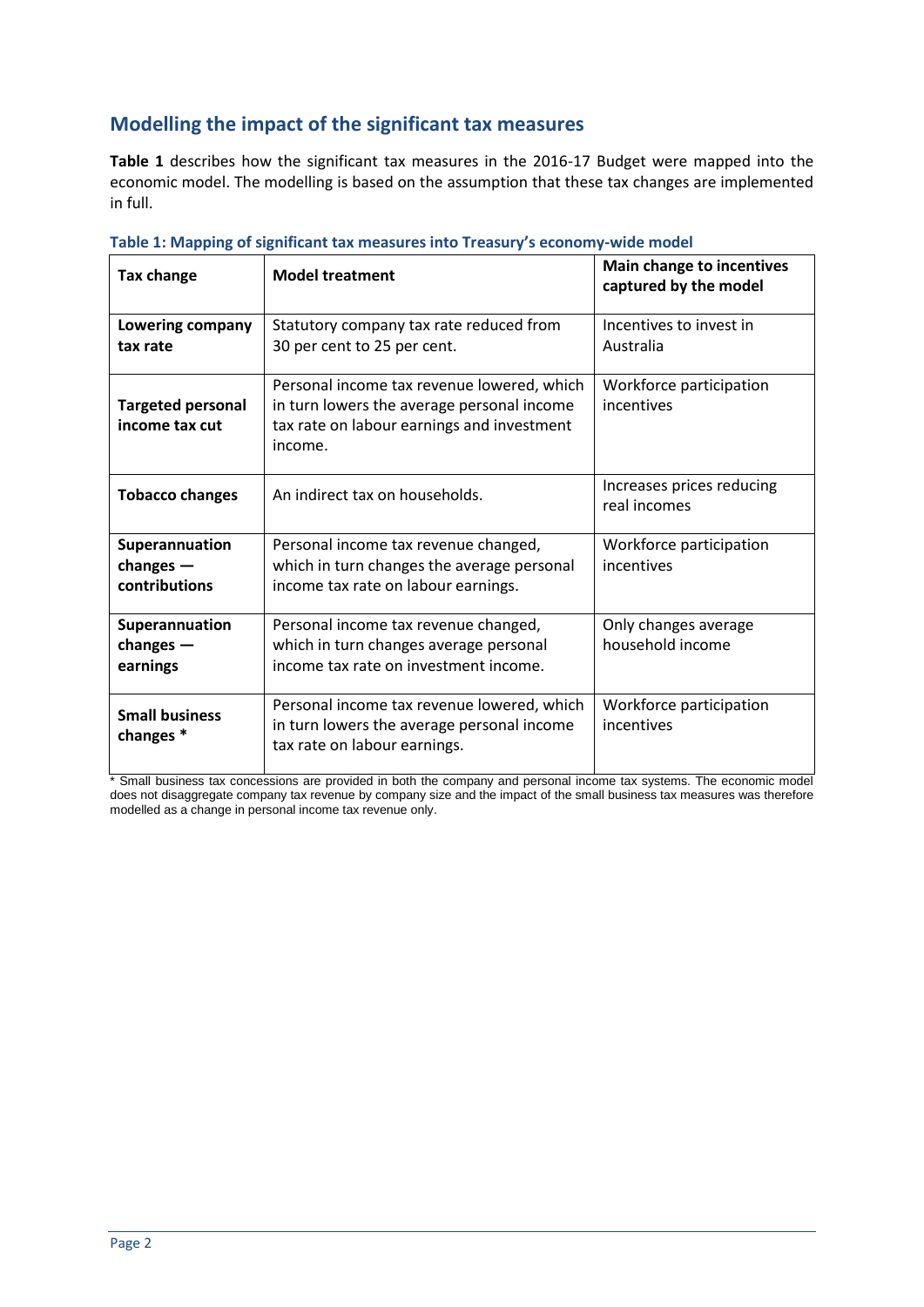## **Aggregate economic impacts of the significant tax measures in the 2016-17 Budget**

**Table 2** presents the results of the economy-wide modelling of the significant tax measures contained in the 2016-17 Budget.

The requirement for long-term budget neutrality is met through changes in government spending (assumption 1) and changes in personal income tax (assumption 2).

| <b>Assumption 1</b> | <b>Assumption 2</b> |
|---------------------|---------------------|
| 1.2%                | 1.1%                |
| 0.8%                | 0.7%                |
| 2.9%                | 2.7%                |
| 1.2%                | 0.8%                |
| 0.9%                | 0.4%                |
| 0.3%                | 0.2%                |
|                     |                     |

**Table 2: Estimated long-run impact of combined tax measures** 

(per cent increase above no policy change)

## **Economic impacts of lowering the company tax rate**

Australia's company tax rate has a significant effect on investment and the productivity of Australia's workforce. External modelling from Independent Economics and KPMG was commissioned to further inform the policy debate.

**Table 3** presents the results from the external modelling of the long-term impact of lowering the company tax rate to 25 per cent. The requirement for long-term budget neutrality is met through changes in government spending (assumption 1), changes in personal income tax (assumption 2) and changes in non-distortionary taxes (assumption 3). Estimates using Treasury's model for the same company tax scenarios are also presented.

More information on the economic modelling prepared by Independent Economics and KPMG is available on the Treasury website at the following [link.](http://www.treasury.gov.au/PublicationsAndMedia/Publications/2016/working-paper-2016-02)